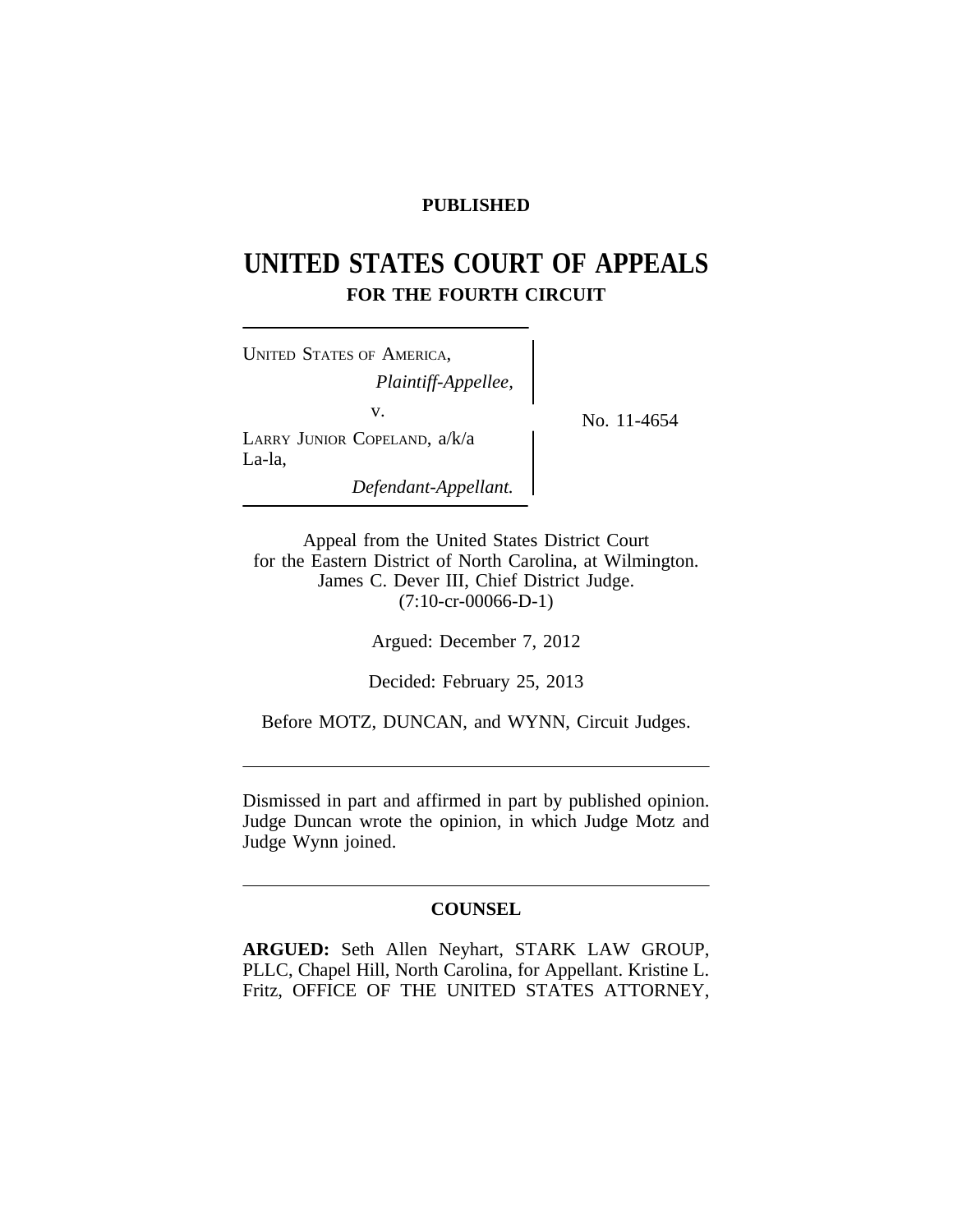Raleigh, North Carolina, for Appellee. **ON BRIEF:** Thomas G. Walker, United States Attorney, Jennifer P. May-Parker, Assistant United States Attorney, OFFICE OF THE UNITED STATES ATTORNEY, Raleigh, North Carolina, for Appellee.

#### **OPINION**

DUNCAN, Circuit Judge:

Larry Junior Copeland pleaded guilty to distributing five or more grams of crack cocaine, in violation of 21 U.S.C. § 841(a)(1). As part of his plea agreement, Copeland waived his right to appeal. Despite the waiver, Copeland now argues that the district court incorrectly calculated the applicable Sentencing Guidelines range and imposed an "illegal" and substantively unreasonable sentence. He also contends that the district court's denial of his motion to continue his sentencing hearing was an abuse of discretion, and that his attorney's failure to make a pre-hearing motion for a continuance constituted ineffective assistance of counsel. The government seeks to enforce Copeland's appeal waiver and has moved to dismiss this appeal. For the reasons that follow, we grant the government's motion to dismiss with regard to the sentencing issues that fall within the scope of Copeland's valid appeal waiver and affirm as to his contentions regarding the continuance.

### I.

#### A.

After Copeland sold 28.7 grams of cocaine and 39.2 grams of crack cocaine to a confidential informant in early 2010, the government charged him, on June 2, 2010, with one count of distributing five or more grams of cocaine (Count One) and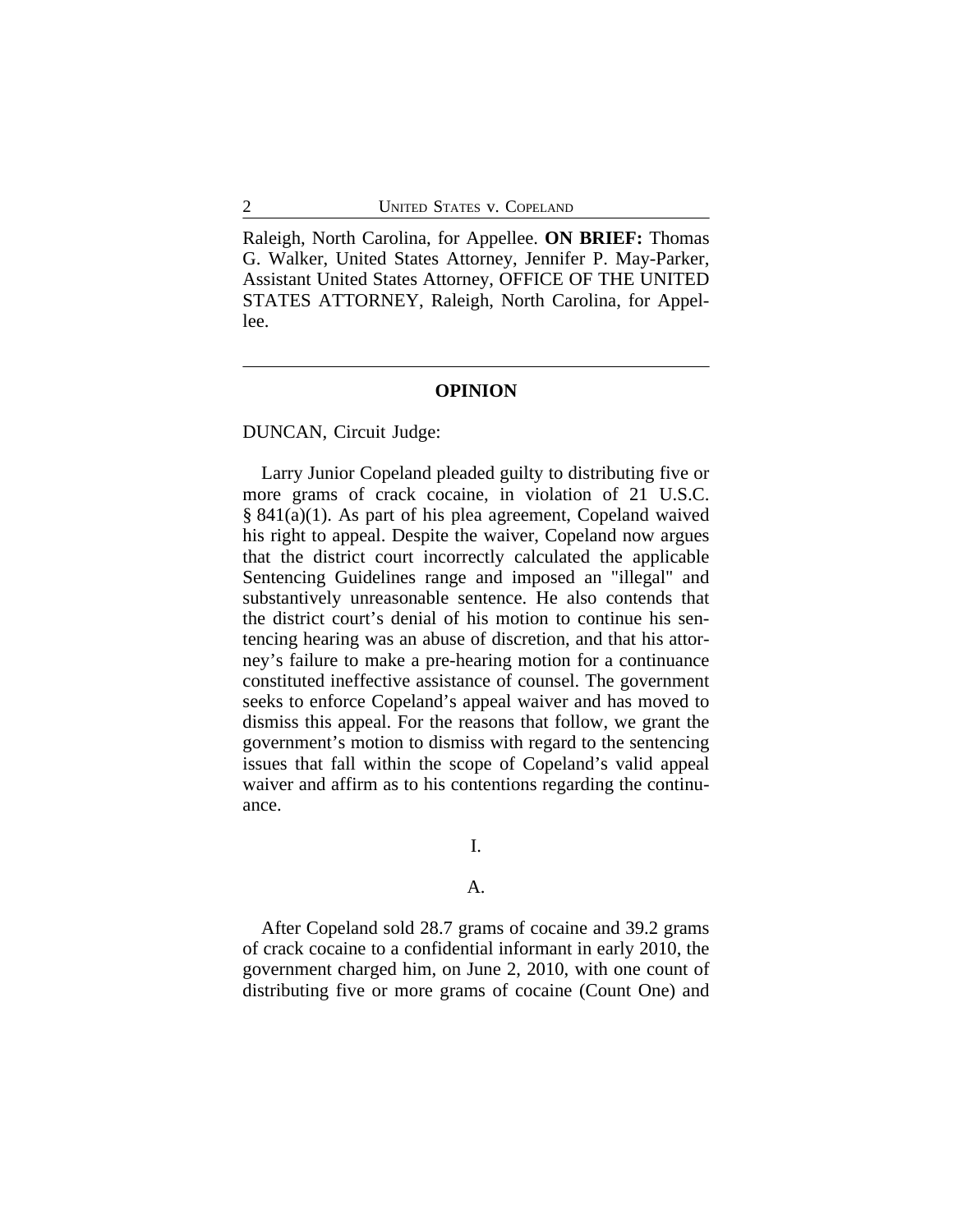one count of distributing five or more grams of crack cocaine (Count Two), both in violation of 21 U.S.C.  $\S$  841(a)(1). Subsequently, on June 28, 2010, the government provided Copeland notice, as required by 21 U.S.C. § 851, of its intent to seek an enhanced sentence under 21 U.S.C. § 841(b)(1)(B), based on Copeland's "prior conviction for a felony drug offense."**<sup>1</sup>**

On February 22, 2011, Copeland pleaded guilty to Count Two, distribution of five or more grams of crack cocaine. The parties memorialized their plea agreement in a six-page document in which the government agreed to move to dismiss Count One. In paragraph 2c of that agreement, Copeland consented:

To waive knowingly and expressly the right to appeal whatever sentence is imposed, including any appeal pursuant to 18 U.S.C. § 3742, reserving only the right to appeal from a sentence in excess of the applicable advisory guideline range that is established at sentencing, and further to waive any right to contest the conviction or the sentence in any postconviction proceeding, including any proceeding under 28 U.S.C. § 2255, excepting an appeal or motion based upon grounds of ineffective assistance of counsel or prosecutorial misconduct not known to the Defendant at the time of the Defendant's guilty plea.

S.J.A. 78-79. The waiver provision reserved the government's right to appeal. *Id.* at 79 ("The foregoing appeal waiver does not constitute or trigger a waiver by the United States of any of its rights to appeal provided by law."). The agreement also set out the statutory sentencing ranges mandated by

**<sup>1</sup>**A felony drug offense is "an offense that is punishable by imprisonment for more than one year under any law of the United States or of a State." 21 U.S.C. § 802(44).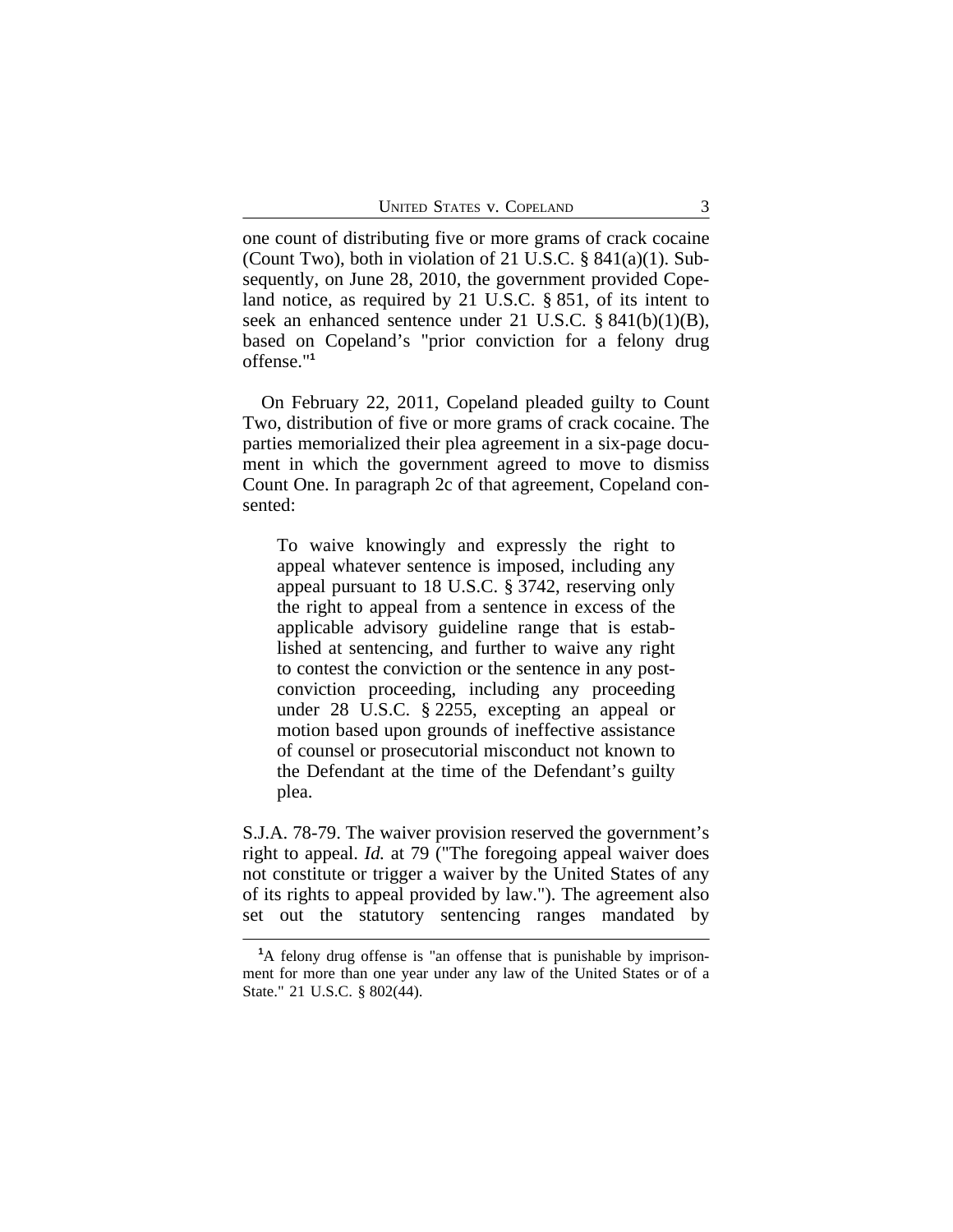§ 841(b)(1)(b): a five- to forty-year term of imprisonment and at least four years of supervised release for distribution of five or more grams of crack cocaine, increased to ten years to life imprisonment and at least eight years of supervised release by the statutory enhancement. *Id.* at 80-81. The agreement states that "even if a sentence up to the statutory maximum is imposed, the Defendant may not withdraw the plea of guilty." *Id.* at 81.

Before accepting Copeland's plea, the district court explained the sentencing ranges and the appeal waiver and questioned Copeland as to his understanding of those terms. The court first addressed a group of defendants, including Copeland, instructing them to make sure they "heard and understood" the court's comments. J.A. 21. Copeland indicated that he was represented by counsel, with whom he had discussed his case, and that he was "completely and fully satisfied with [her] legal services." *Id.* at 31. During the subsequent individual plea colloquy, the district court questioned Copeland as to his age and education level, which Copeland indicated included some college experience, and confirmed that Copeland recognized the import of his guilty plea.

After finding Copeland competent to proceed, the court explained that potential sentences included "not less than five years imprisonment, no more than forty years imprisonment, [and] at least four years of supervised release," but if Copeland was "subject to the enhancement under 21 U.S.C. § 851" "the potential penalties increase to a maximum term of imprisonment of life, a minimum term of imprisonment of ten years, [and] a minimum term of supervised release of eight years." J.A. 36-37. Copeland indicated his understanding of the potential penalties. He then confirmed that he had "read and discuss[ed] [the] entire plea agreement with [his] lawyer" before signing it and "underst[ood] each term" in it. *Id.* at 39.

The district court then specifically addressed Copeland's appeal waiver by reading it aloud and asking Copeland if he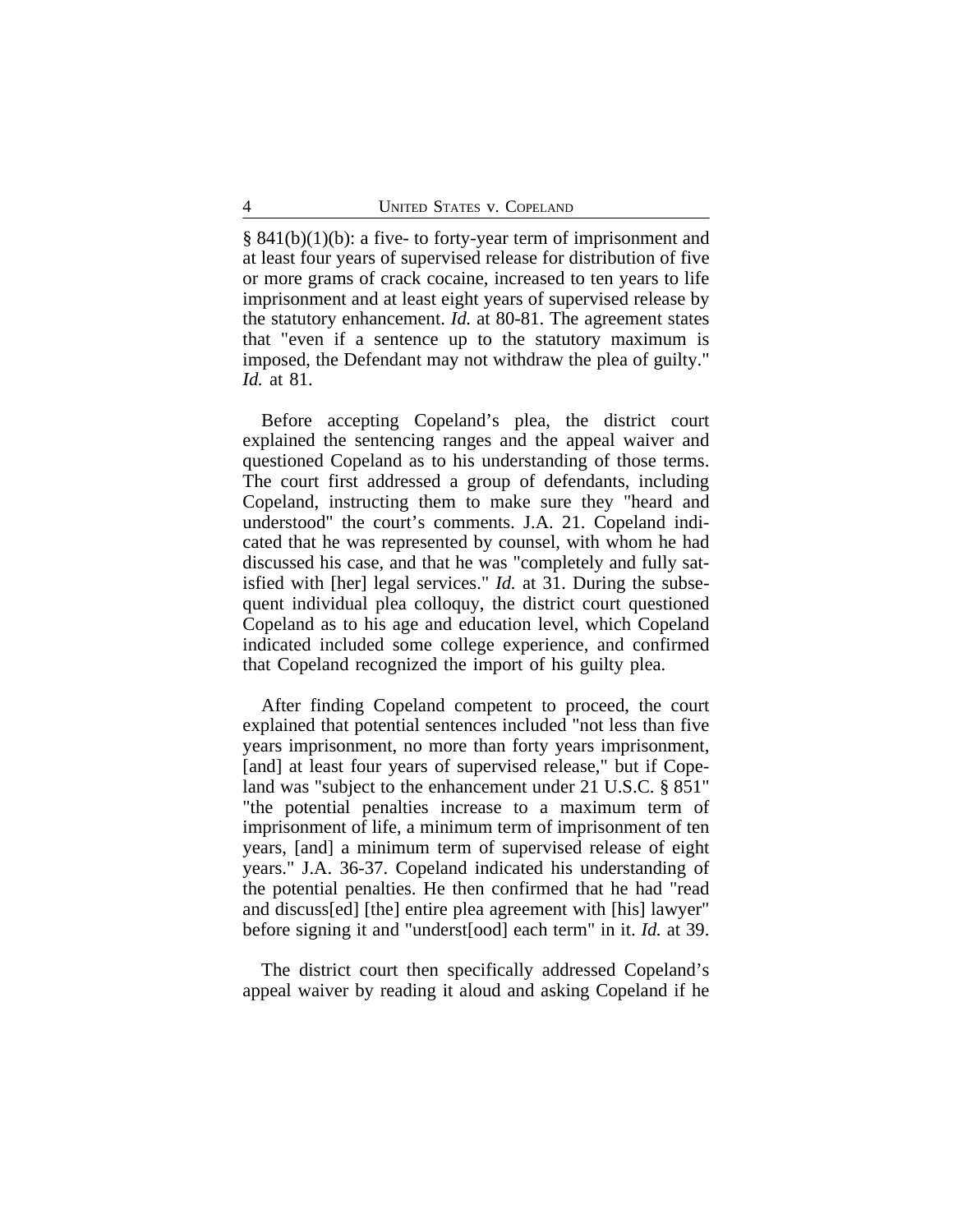"underst[ood] the appellate rights [he was] giving up in that paragraph." J.A. 40. Copeland replied, "Yes, sir." *Id.* The court cautioned that the plea contained no promise of a particular sentence and that Copeland could receive the statutory maximum. The court then accepted Copeland's guilty plea, finding it "freely and voluntarily" entered. *Id.* at 45.

### B.

Before his June 9, 2011 sentencing hearing, the government relied on two of Copeland's prior state felonies to enhance the applicable statutory sentencing and advisory Guidelines ranges.

First, the government relied on Copeland's 2008 North Carolina conviction for felony possession of cocaine as a "prior conviction for a felony drug offense" to enhance the statutory sentencing range to ten years to life.**<sup>2</sup>** J.A. 13, 14a. Second, in preparing the PSR, the probation officer designated Copeland a "career offender" under United States Sentencing Guidelines § 4B1.1, based on two more prior felonies: a different 2008 North Carolina cocaine possession and manufacture felony<sup>3</sup> and a 1999 felony for assault with a deadly weapon.**<sup>4</sup>** The career offender designation increased Cope-

**<sup>4</sup>**Under § 4B1.1:

A defendant is a career offender if (1) the defendant was at least eighteen years old at the time the defendant committed the instant offense of conviction; (2) the instant offense of conviction is a felony that is either a crime of violence or a controlled substance offense; and (3) the defendant has at least two prior felony convictions of either a crime of violence or a controlled substance offense.

U.S.S.G. § 4B1.1(a).

**<sup>2</sup>**The 2008 North Carolina felony conviction, located in Copeland's Pre-Sentence Report ("PSR") at Paragraph 14, carried a minimum sentence of eight months and a maximum sentence of ten months. J.A. 14a; S.J.A. 89.

**<sup>3</sup>**Copeland also received eight to ten months' imprisonment for the 2008 North Carolina conviction for felony possession and manufacture of cocaine, listed at Paragraph 18 of the PSR. S.J.A. 90, 95.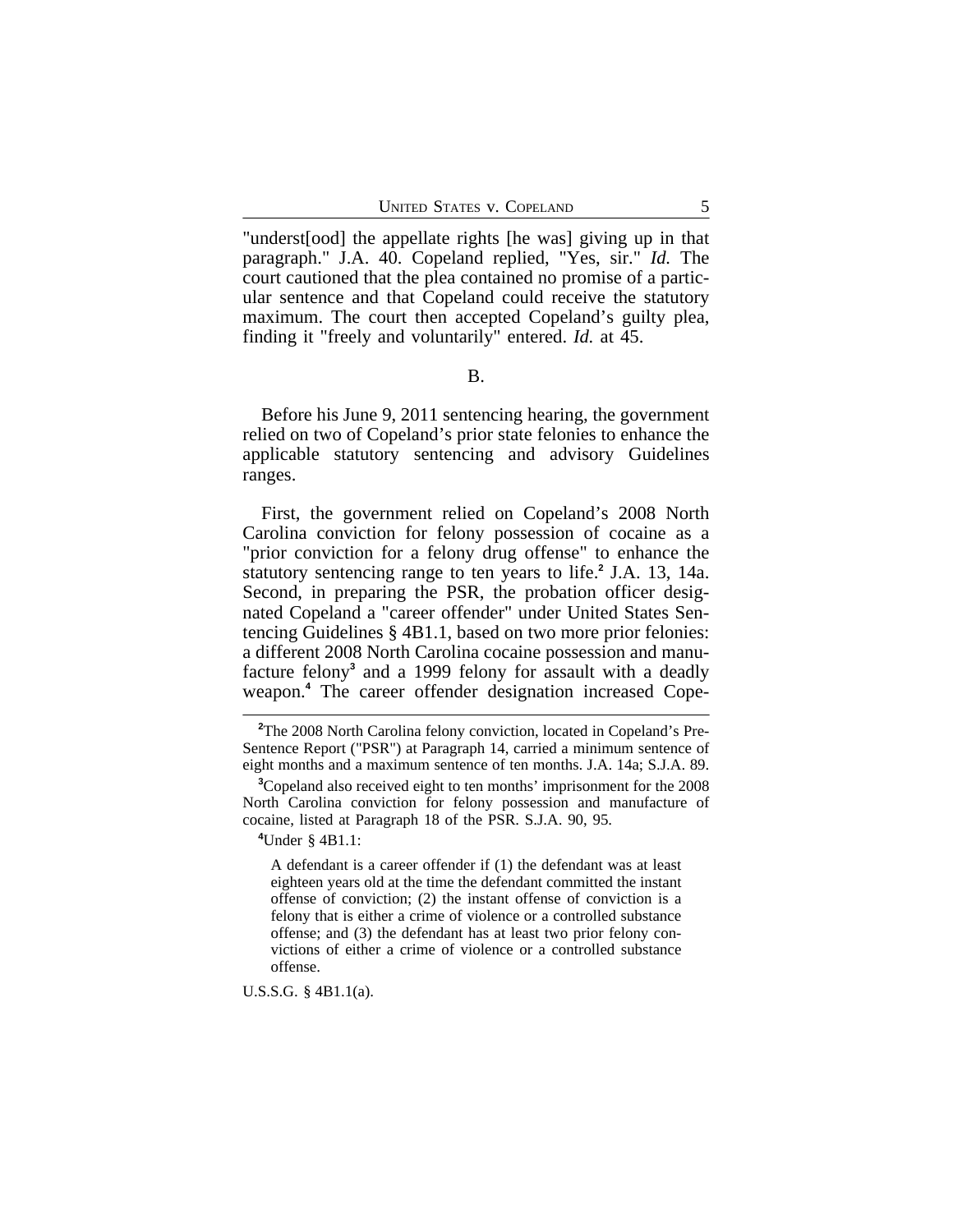land's Guidelines range from 70 to 87 months to 188 to 235 months.

Although Copeland could have received a maximum of ten months' imprisonment for each of the two state drug-related felonies, under our then-circuit precedent in *United States v. Harp*, a defendant's federal sentence could be enhanced based on conviction for a state felony "punishable" by more than one year of imprisonment if "*any* defendant charged with that crime could receive a sentence of more than one year," even if the defendant himself could not receive such a sentence. *United States v. Harp*, 406 F.3d 242, 246 (4th Cir. 2005) (emphasis in original).

C.

Two months after Copeland's sentencing hearing, we overruled *Harp* and held that we must examine the sentence the defendant could have *actually* received when determining whether a state conviction can serve as a predicate felony for federal sentencing enhancement. *United States v. Simmons*, 649 F.3d 237 (4th Cir. 2011) (en banc). That is, if a particular defendant "'could not have received a sentence in excess of twelve months' for his [state] conviction," the government cannot use it as a predicate for federal sentencing enhancement purposes. *Id.* at 239-40, 249 (quoting *United States v. Simmons*, 340 F. App'x 141, 143 (4th Cir. 2009)).

Copeland now argues, and the government concedes, that he no longer qualifies for the sentencing enhancements he received under § 841 and § 4B1.1 because the two drugrelated state felonies the government used as predicates no longer qualify as felonies, as Copeland "'could not have received a sentence in excess of twelve months'" for those convictions. *Id.* at 239-40.

#### D.

At Copeland's June 9, 2011 sentencing hearing, the district court accepted the PSR as accurate. Copeland did not file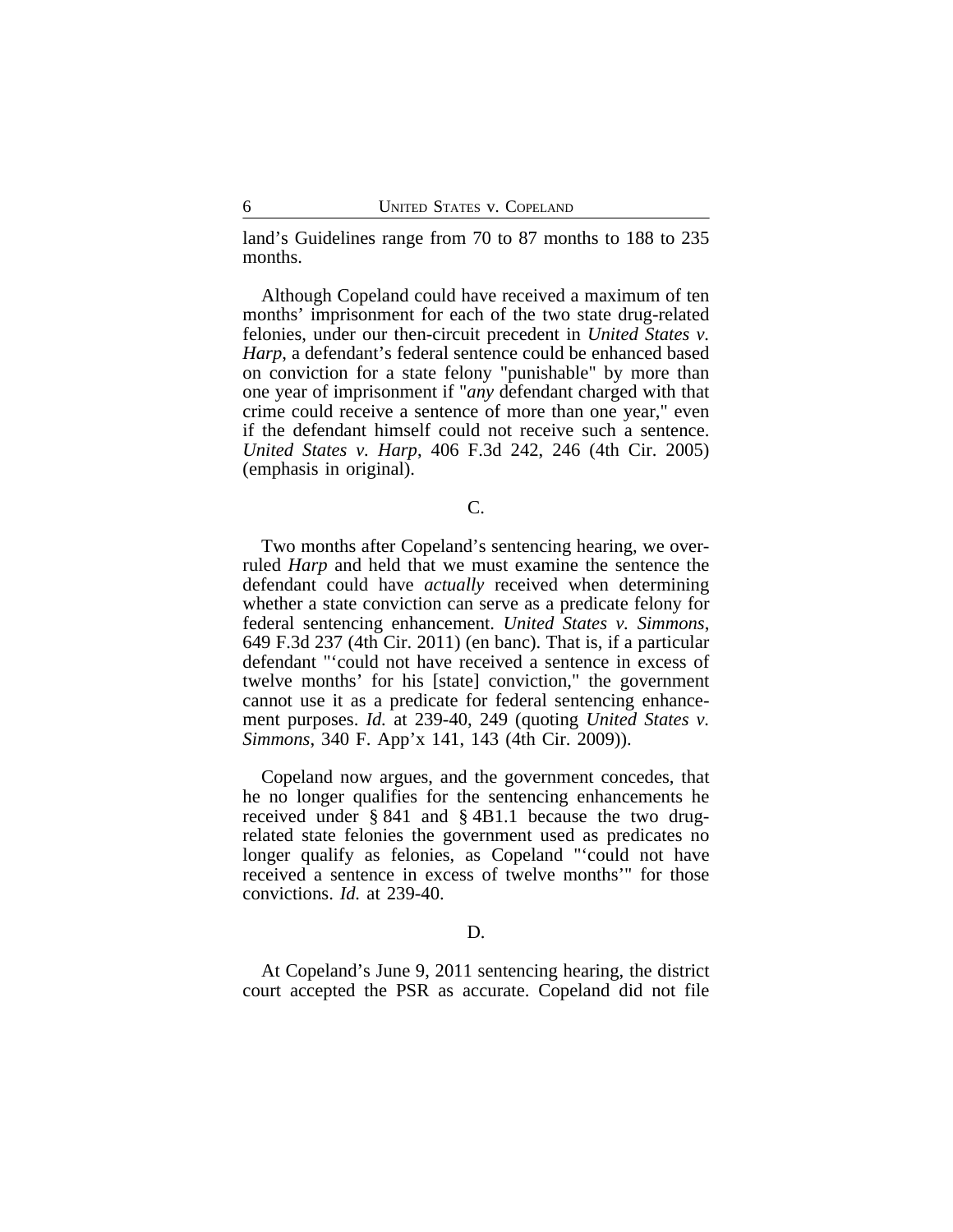written objections to the PSR, and when asked for objections at the hearing, Copeland's counsel said:

[T]he only thing I would like to do is just to preserve for the record Paragraph 18. I was hoping that the *Simmons* rehearing would come back before now. Just at that Paragraph 18 that makes him a career offender . . . I would just like to preserve for the record that I would like to object to that.

J.A. 58. The court overruled the objection in light of our precedent in *Harp* and speculated that the Supreme Court's then three-day old ruling in *McNeill v. United States*, 131 S. Ct. 2218 (2011), might affect our then-pending en banc opinion in *Simmons*.

At that point, the government noted that the PSR incorrectly set the statutory penalty range at five to forty years; with the statutory sentencing enhancement, the PSR should have set the range at ten years to life. After the government clarified the correct statutory range, counsel for Copeland moved to continue the sentencing for two reasons: first, because Copeland claimed he was not "prepared for the 10 to life" sentence and second, because counsel stated she and Copeland were unfamiliar with *McNeill*. J.A. 60.

The district court found "no reason to continue" based on counsel's unfamiliarity with *McNeill*, as her objection to Copeland's classification as a career offender had been preserved in her objection about *Simmons* and Paragraph 18 of the PSR. J.A. 60. With respect to the applicable sentencing range, the district court ruled that the government had provided § 851 notice to Copeland of its intent to seek the enhanced range and had included the ten to life range in the signed plea agreement. The court explained that the enhanced range would not "change by continuing this matter." *Id.* at 60.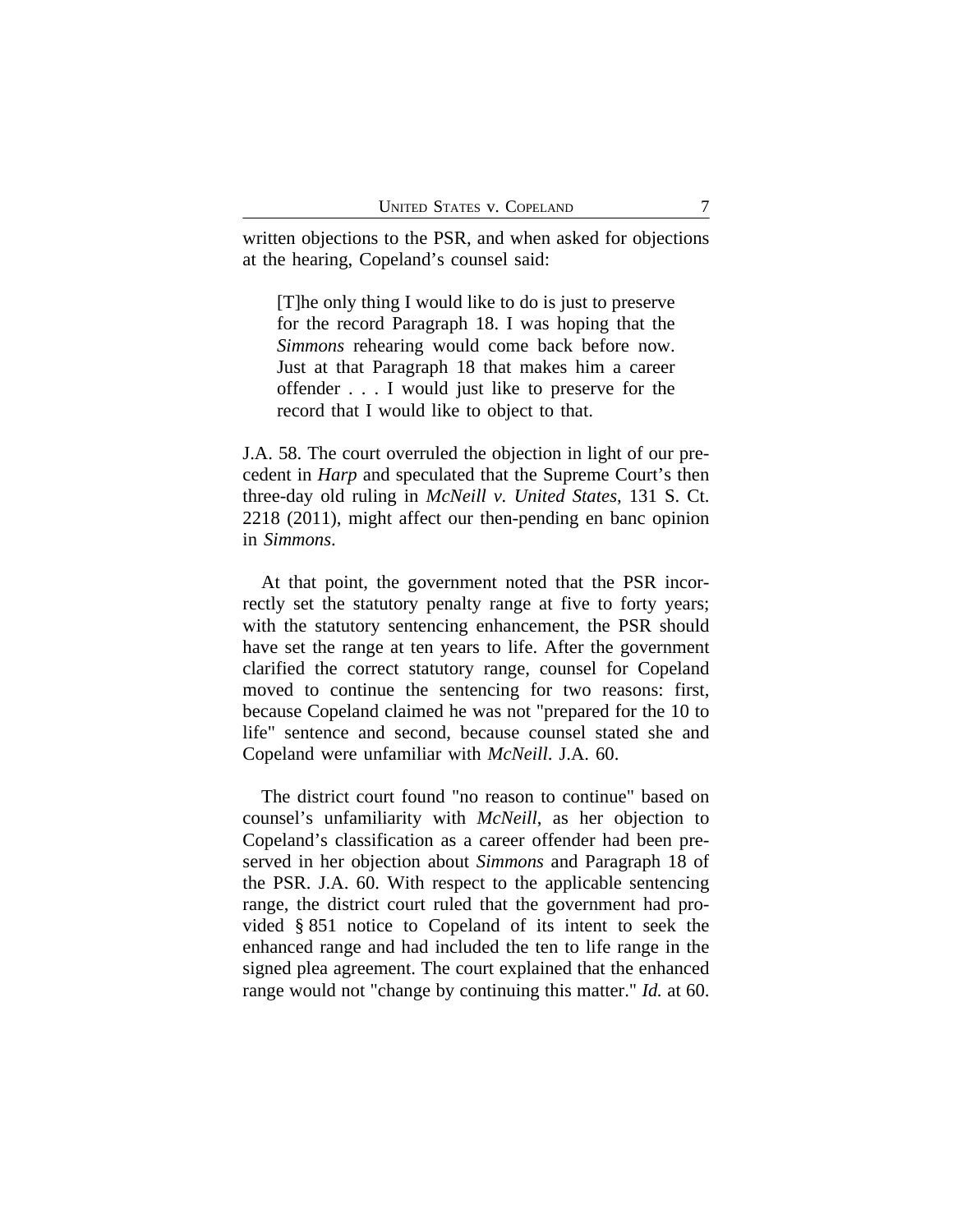After announcing the Guidelines range as 188 to 235 months, the court heard statements from defense counsel, the government, and Copeland himself before turning to the applicable sentence. The court stated that it had "considered all arguments that [defense counsel] made on [Copeland's] behalf" as well as Copeland's statement and the Guidelines range. J.A. 66. It turned to the 18 U.S.C. § 3553(a) sentencing factors, noting that it had "considered all those factors" even if it did not "mention each one individually." *Id.* at 67. The court found the "nature and circumstances of the offense" to be "serious." *Id.* It noted that Copeland was intelligent and had some vocational skills, but had not "really worked at an honest job" and had "made . . . money other ways." *Id.* The court indicated concern that Copeland had "been convicted of a variety of felonies," "includ[ing] violent conduct," *id.* at 68, and also recognized Copeland's need for drug treatment. At that point, "having fully considered the entire record, the arguments of counsel, [and Copeland's] statement" the court announced a mid-range sentence of 216 months and a term of supervised release of eight years.**<sup>5</sup>** *Id.* at 68-69, 71. The court also announced an alternative variant sentence:

I do announce that having fully considered the entire record in this case, that even if there has been a miscalculation of the advisory guideline range pursuant to *United States v. Keene*, 470 F.3d 1347 (11th Cir. 2006) and the Fourth Circuit's decision in *United States v. Savillon-Matute*, which was issued on February 18, 2011, the court announces an alternative variant sentence. I would impose the very same sentence even if I have incorrectly calculated the advi-

**<sup>5</sup>** In its brief and at oral argument, the government contended that the district court exceeded its statutory authority in sentencing Copeland to eight years of supervised release and asked that his term of release be reduced to three years. Appellee's Br. at 24 n.4. After oral argument, the government moved to submit supplemental briefing retracting its concession and request regarding the term of supervised release, which we granted. Notably, Copeland did not file a response.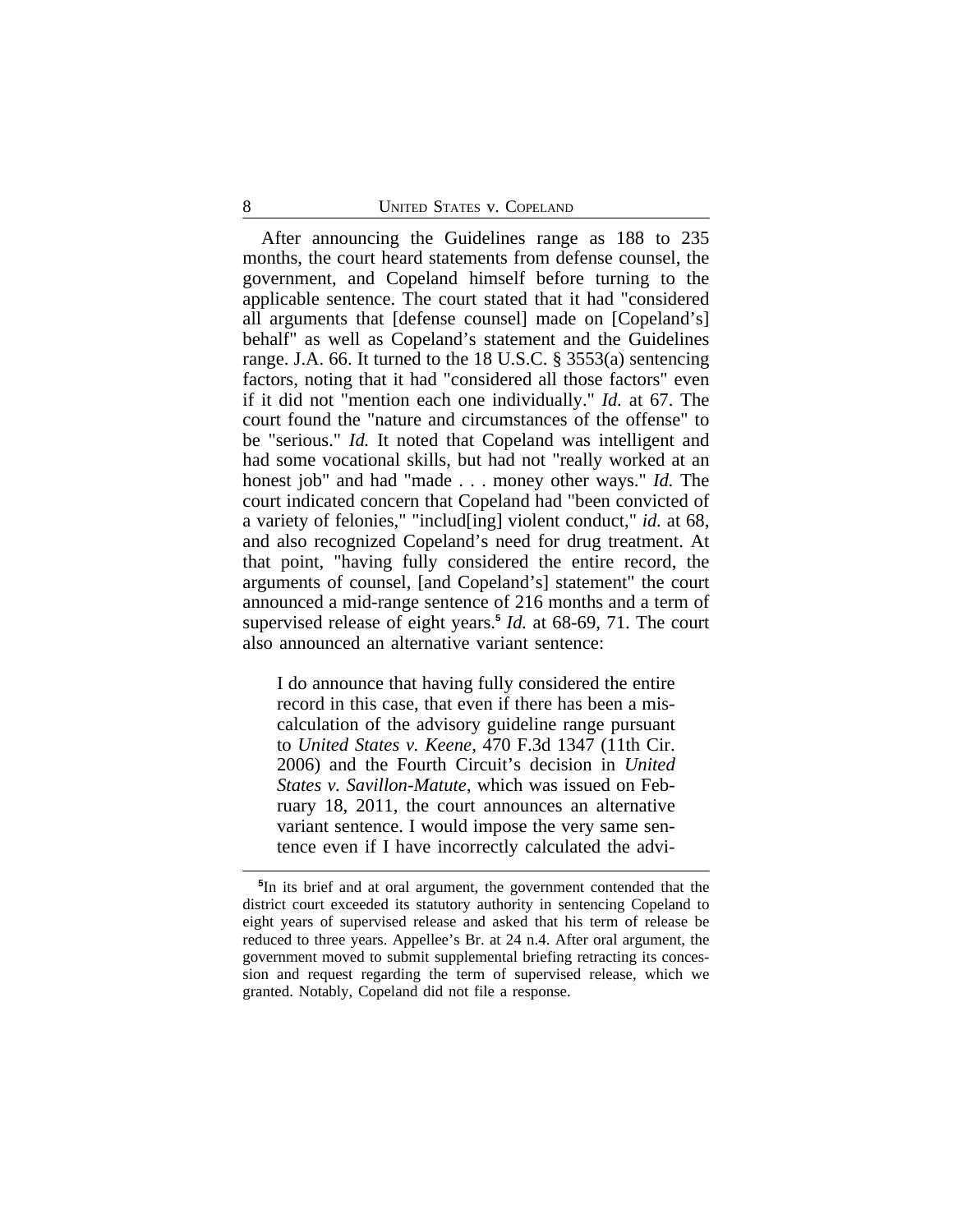sory guideline range, having fully considered all the 3553(a) factors.

*Id.* at 70. The court reminded Copeland that he had waived his right to appeal. *Id.* at 71. This appeal followed.

II.

On appeal, Copeland contends that the district court erred in classifying him as a career offender and that his 216-month sentence is substantively unreasonable. Specifically, Copeland argues that, in light of *Simmons*, he should not have been subject to the enhanced statutory sentencing range under  $§ 841(b)(1)(B)$  or designation as a career offender under § 4B1.1, since he could not have received more than one year of imprisonment for the state felonies used as predicates for the enhancements. Copeland also contends that, because the district court exceeded its authority by imposing an "illegal" eight-year term of supervised release, his appeal falls outside the scope of his waiver. He argues that the district court abused its discretion in denying his motion for a continuance of his sentencing hearing, and that his counsel's failure to make a pre-hearing motion to continue the sentencing constituted ineffective assistance. We address the threshold question of whether Copeland's appeal waiver precludes him from presenting his sentencing arguments, and find that it does. We then turn to his contentions regarding the continuance.

A.

We first examine whether Copeland entered a valid waiver. We review the validity of an appeal waiver de novo, and "will enforce the waiver if it is valid and the issue appealed is within the scope of the waiver." *United States v. Davis*, 689 F.3d 349, 355 (4th Cir. 2012) (citing *United States v. Blick*, 408 F.3d 162, 168 (4th Cir. 2005)).

"A defendant may waive the right to appeal his conviction and sentence so long as the waiver is knowing and voluntary."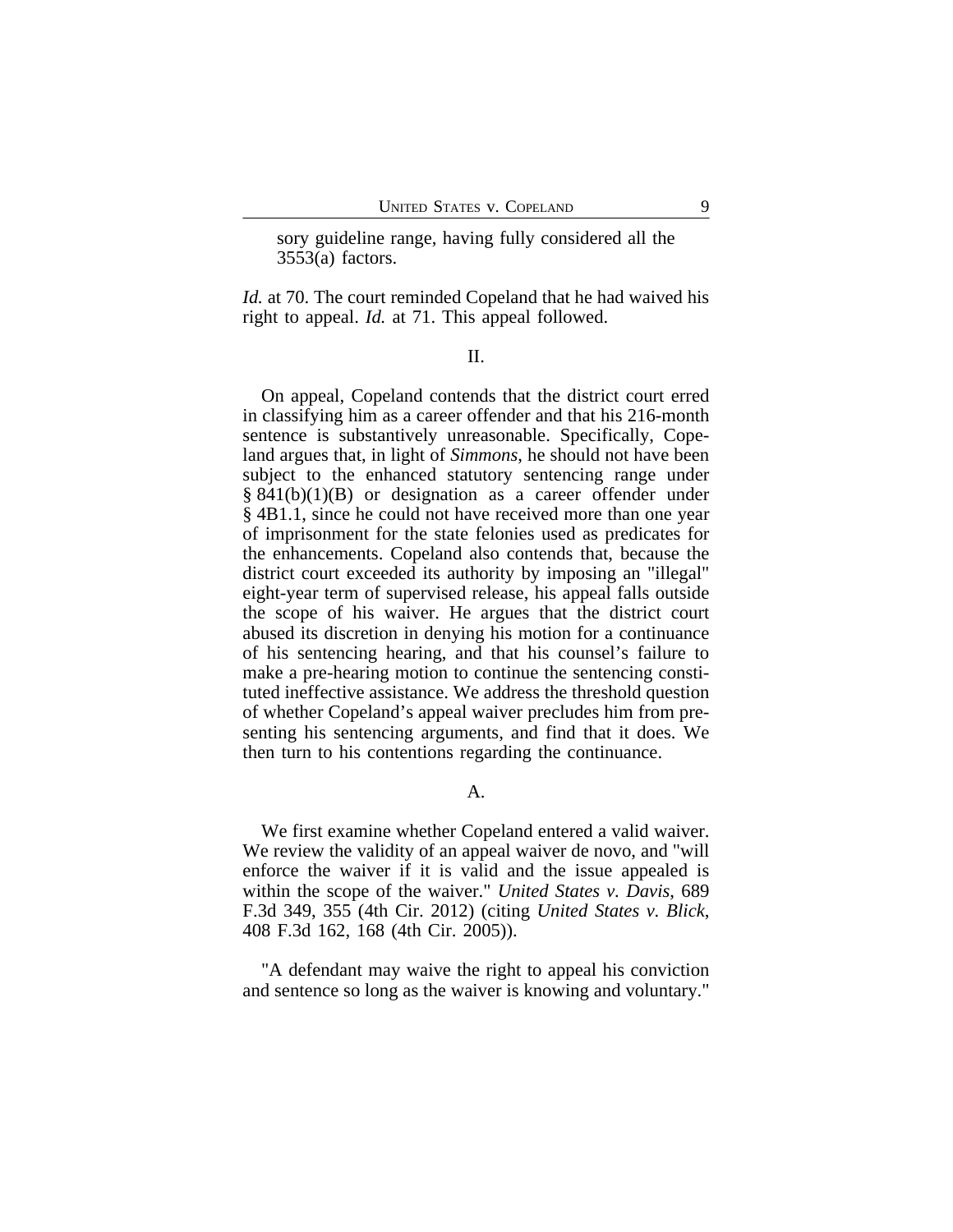*Id.* at 354 (4th Cir. 2012) (citation omitted). Although the validity of an appeal waiver often depends on the adequacy of the plea colloquy, "the issue ultimately is evaluated by reference to the totality of the circumstances." *Blick*, 408 F.3d at 169 (internal quotation omitted). "Generally, if a district court questions a defendant regarding the waiver of appellate rights during the Rule 11 colloquy and the record indicates that the defendant understood the full significance of the waiver, the waiver is valid." *United States v. Thornsbury*, 670 F.3d 532, 537 (4th Cir. 2012).

Here, the record establishes that Copeland knowingly and intelligently waived his right to appeal. During the plea colloquy, Copeland affirmed that he had "read and discuss[ed] [the] entire plea agreement with [his] lawyer" before signing it, and that he "underst[ood] each term" in it. J.A. 39. After explaining the potential penalties to Copeland, the district court read the appeal waiver aloud and questioned Copeland as to whether he "underst[ood] the appellate rights [he was] giving up in that paragraph." *Id.* at 40. Copeland replied that he did. *Id.* Therefore, we find Copeland's appeal waiver valid.

B.

#### 1.

We next consider whether Copeland's sentencing challenge falls within the scope of his valid appeal waiver. Copeland primarily contends that the fact that the applicable Guidelines range would have been lower under *Simmons* renders the district court's 216-month sentence substantively unreasonable. The government responds that issues related to the appropriate Guidelines range "fall[ ] squarely within the scope of [Copeland's] appeal waiver." Appellee's Br. at 19.

We agree. We addressed the ongoing validity of an appeal waiver in light of a subsequent change in the law in *Blick*. There, the defendant entered his plea agreement and received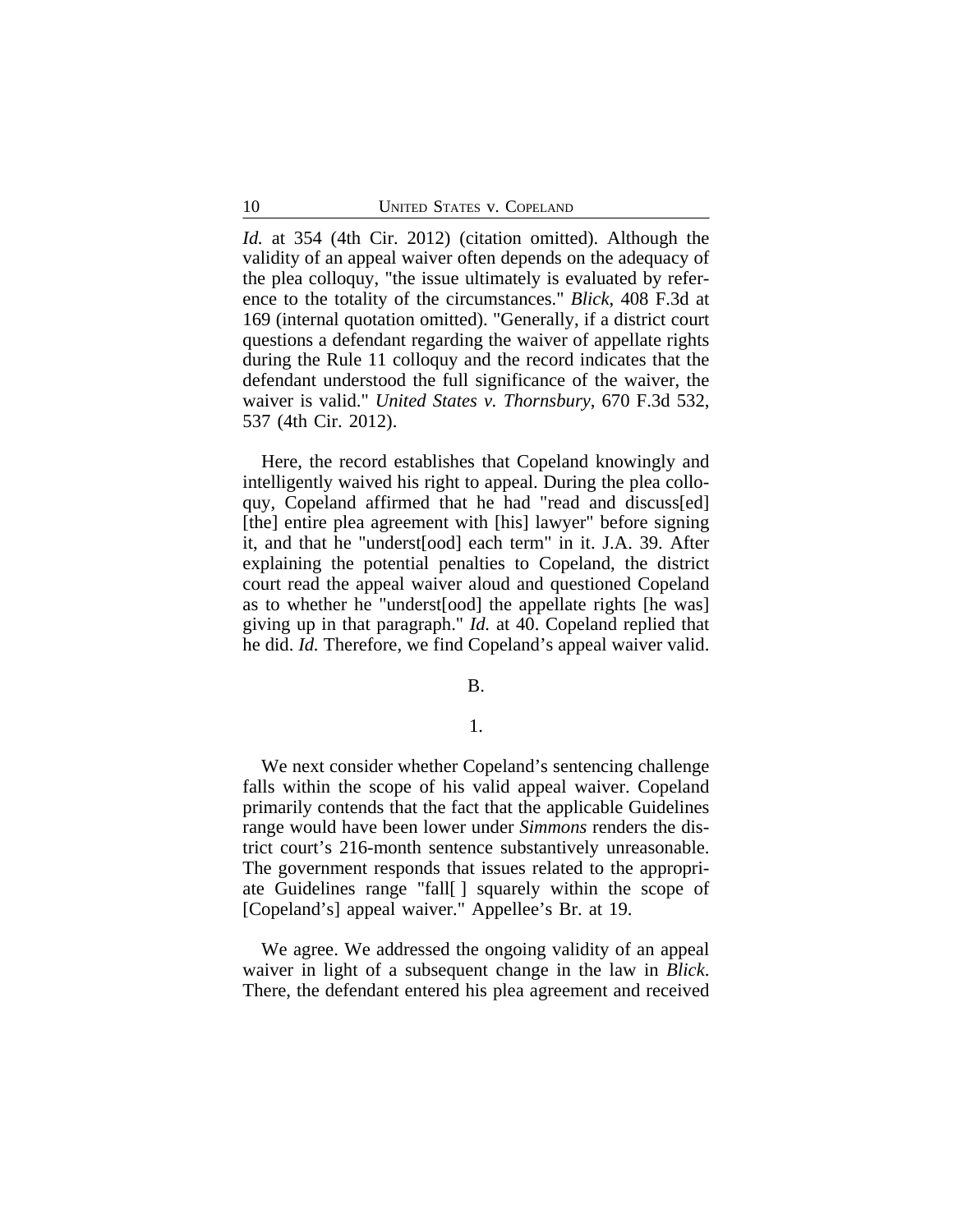his sentence before the Supreme Court decided *United States v. Booker*, 545 U.S. 220 (2005), which rendered the Sentencing Guidelines advisory. 408 F.3d at 170. Blick argued that he should be resentenced in light of *Booker*, despite the fact that the appeal waiver in his plea agreement barred him from appealing "any sentence within the maximum provided in the statute of conviction." *Id.* at 169. We dismissed Blick's claim as within the scope of his valid appeal waiver, holding that "[a]lthough the law changed after Blick pled guilty, his expectations (as reflected in the plea agreement) did not." *Id.* at 173. Indeed, "Blick was sentenced precisely in the manner that he anticipated." *Id.* We emphasized that "[p]lea bargains rest on contractual principles" and noted that "each party should receive the benefit of its bargain," *id.* (internal citation and quotation omitted), such that a party "cannot . . . ask to re-bargain the waiver of his right to appeal because of changes in the law," *id.* at 170 (quoting *United States v. Lockett*, 406 F.3d 207, 214 (3d Cir. 2005)).

Further, in *United States v. Brown*, we addressed an appeal waiver in which the defendant waived his right to appeal "whatever sentence is imposed on any ground, including any appeal pursuant to 18 U.S.C. § 3472," the statute that "provides for 'review of an otherwise final sentence if the sentence . . . was imposed as a result of an *incorrect application* of the guidelines.'" 232 F.3d 399, 404 (4th Cir. 2000) (quoting 18 U.S.C. § 3742(a)(2)). We found Brown's subsequent challenge to his classification as a career offender under U.S.S.G. § 4B1.1 within the scope of his appeal waiver because Brown "expressly waived his right to appeal whatever sentence the court imposed, 'including' one based on an asserted 'incorrect application' of the Guidelines." *Id.* at 404.

Copeland's argument that he should receive the benefit of *Simmons* on appeal is analytically indistinguishable from those in *Blick* and *Brown*. Copeland expressly waived "the right to appeal whatever sentence is imposed, including any appeal pursuant to 18 U.S.C. § 3742, reserving only the right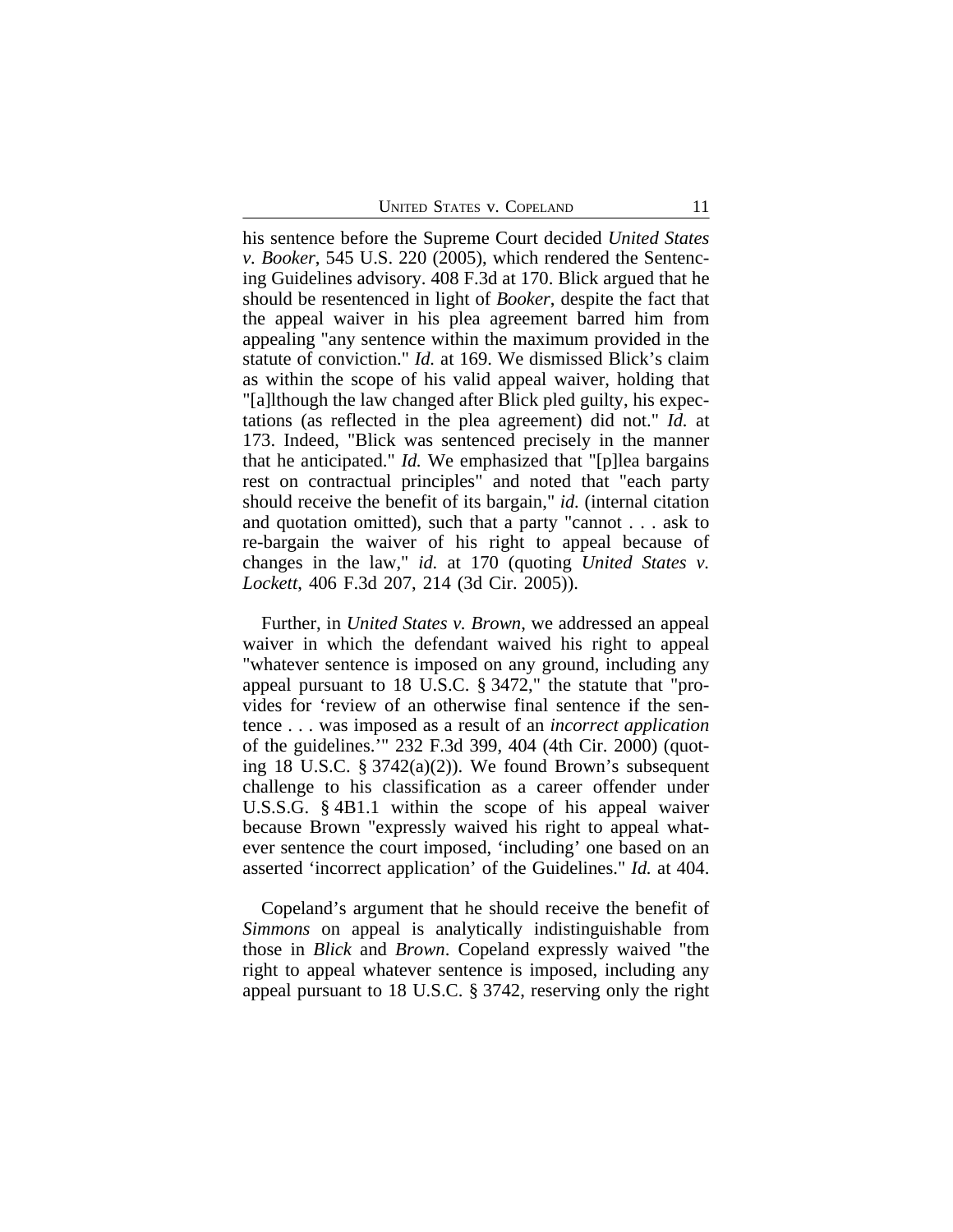to appeal from a sentence in excess of the applicable advisory guideline range *that is established at sentencing*." J.A. 78 (emphasis added). Like Blick, Copeland was sentenced within the appropriate Guidelines range established at the time of sentencing, "precisely in the manner he anticipated." 408 F.3d at 173. Copeland cannot invalidate his appeal waiver now to claim the benefit of subsequently issued case law. *Id.* Like Brown, his claims amount to a Guidelines challenge he waived by limiting his right to appeal only "from a sentence in excess of the applicable advisory guideline range that is established at sentencing." We are thus compelled to conclude that Copeland's claims regarding the application of *Simmons* fall within the scope of his valid appeal waiver.**<sup>6</sup>**

2.

In addition to arguing that the Guidelines range should have been adjusted under *Simmons*, Copeland also contends that the eight-year term of supervised release he received in addition to his term of incarceration "exceeded the District Court's statutory authority" so as to render his sentence "illegal." Appellant's Reply Br. at 4. Copeland disputed the legality of his sentence for the first time in his reply brief. Although generally we will not consider issues raised for the first time in a reply brief, *Yousefi v. I.N.S.*, 260 F.3d 318, 326 (4th Cir. 2001), we consider Copeland's argument in light of oral argument and supplemental briefing by the government.

We recognize that an "appeal waiver does not always preclude an appeal," such that "even a knowing and voluntary waiver of the right to appeal cannot prohibit the defendant from challenging a few narrowly-construed errors." *United*

**<sup>6</sup>**Our conclusion is clearly distinguishable from our holding in *United States v. Jones*, in which, unlike the case before us, "the government [did] not seek to enforce the waiver." 667 F.3d 477, 486 (4th Cir. 2012). Since "we will not sua sponte enforce [the waiver]," Jones's case was rightly remanded to the district for resentencing in light of *Simmons*. *Id.*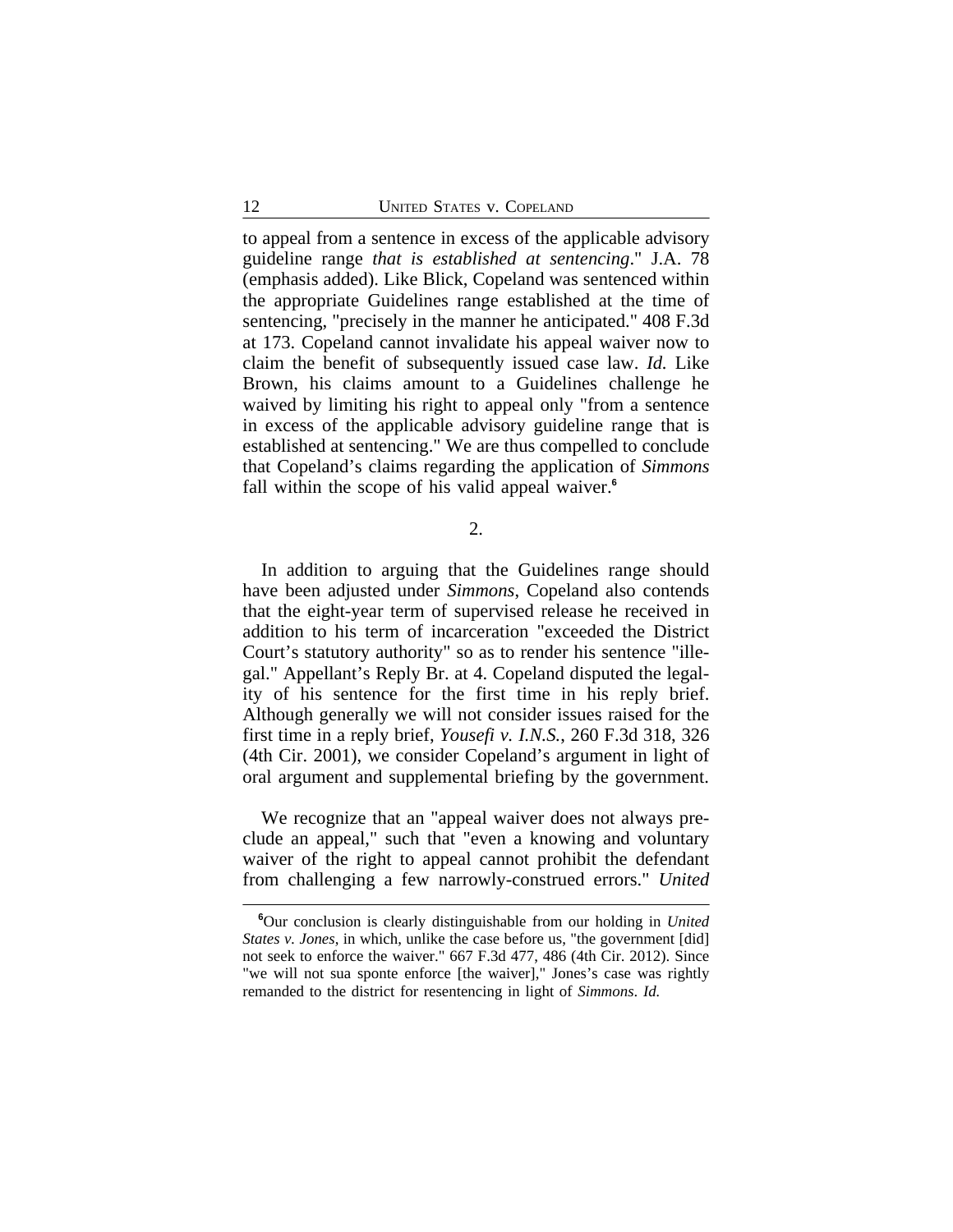*States v. Johnson*, 410 F.3d 137, 151 (4th Cir. 2005). We have recently clarified that the type of "illegal" sentence which a defendant can successfully challenge despite an appeal waiver "involv[es] . . . fundamental issues," including claims that "a district court exceeded its authority," premised its sentence "on a constitutionally impermissible factor such as race," or violated the "post-plea . . . right to counsel." *Thornsbury*, 670 F.3d at 539; *United States v. Marin*, 961 F.2d 493, 496 (4th Cir. 1992) ("[A] defendant could not be said to have waived his right to appellate review of a sentence imposed in excess of the maximum penalty provided by statute.").

Copeland's specific argument in this regard implicates the applicability of the Fair Sentencing Act of 2010 (the "FSA"). The FSA, which had been passed at the time Copeland pleaded guilty but was subsequently made retroactive in *Dorsey v. United States*, 132 S. Ct. 2321 (2012), would have the effect of bringing Copeland's plea to distributing five or more grams of crack cocaine within the ambit of  $\S 841(b)(1)(C)$ rather than  $\S$  841(b)(1)(B).

Even if we assume that the FSA applies, in light of our analysis in *Blick*, the statute authorizes a term of "*at least three years*" of supervised release. 21 U.S.C. § 841(b)(1)(C) (emphasis added). Our holding in *United States v. Pratt*, 239 F.3d 640, 647 (4th Cir. 2001), forecloses Copeland's argument. There, we clarified that "three years is only the *minimum* term of supervised release permitted by  $\S$  841(b)(1)(C)." *Id.* Despite being given the opportunity to do so, Copeland fails to dispute *Pratt*'s applicability. Moreover, he asserts no other bases of purported illegality. Therefore, Copeland's attempts to characterize his sentence as "illegal" and outside the scope of his appeal waiver fail. As his 216-month sentence falls within both the applicable Guidelines range established at the time of sentencing and the statutory terms authorized by  $\S\S 841(b)(1)(B)$  and (C), Copeland's sentence cannot be "illegal" for purposes of circumventing the appeal waiver.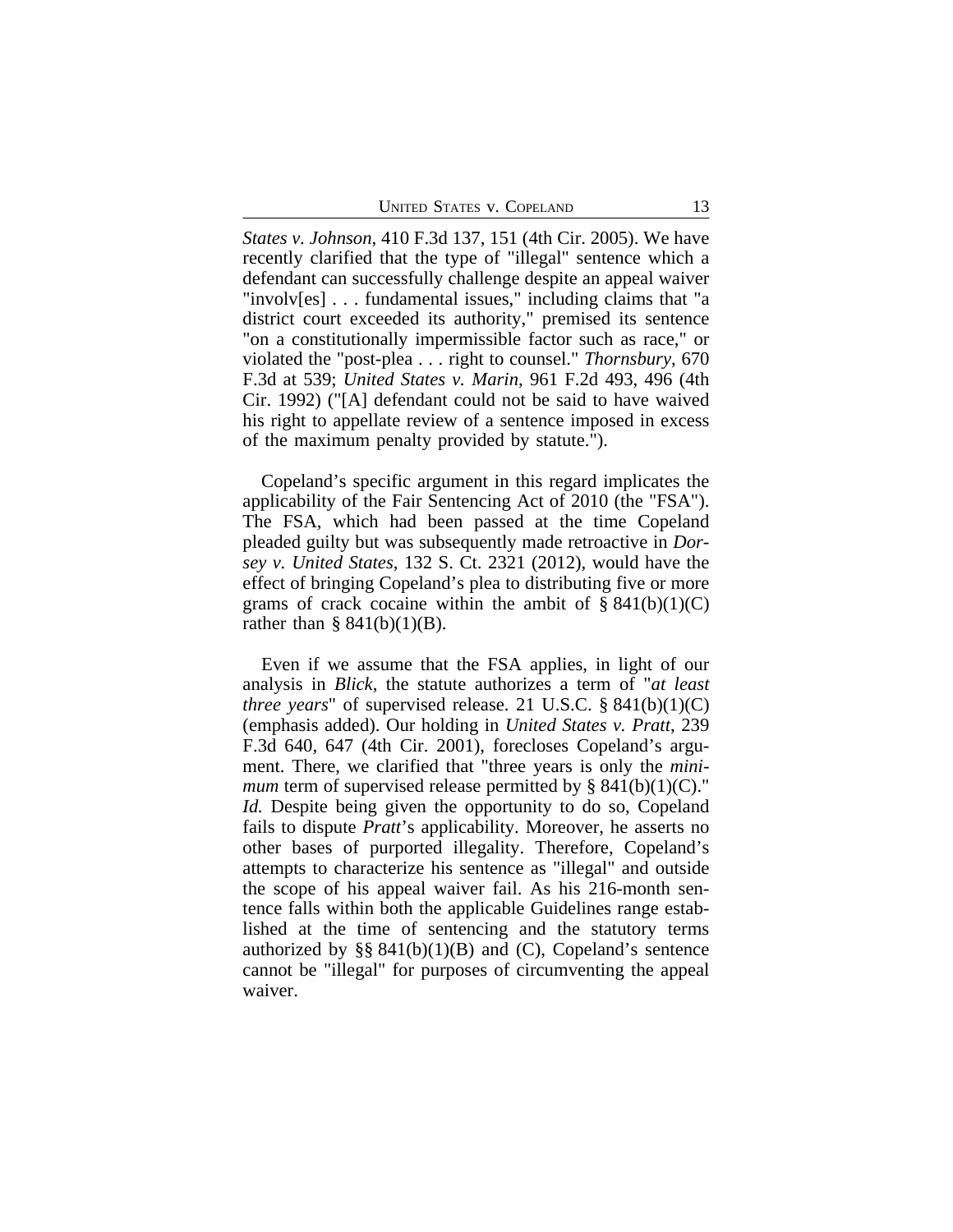#### C.

We next examine whether the district court erred in denying Copeland's motion to continue his sentencing hearing. We review the denial of a motion for a continuance for abuse of discretion. *United States v. Midgett*, 488 F.3d 288, 297 (4th Cir. 2007). A district court abuses its discretion when its denial of a motion for continuance is "an unreasoning and arbitrary insistence upon expeditiousness in the face of a justifiable request for delay." *Morris v. Slappy*, 461 U.S. 1, 11-12 (1983) (quotation omitted). "[E]ven if such an abuse [of discretion] is found, the defendant must show that the error specifically prejudiced h[is] case in order to prevail." *United States v. Williams*, 445 F.3d 724, 739 (4th Cir. 2006) (citation and quotation omitted).

Assessed under this deferential standard, it was not an abuse of discretion for the district court to deny Copeland's motion for a continuance, either because "he wasn't prepared for the 10 to life" sentencing range, or because counsel was unfamiliar with a Supreme Court decision. As to the former, the district court explained that the written plea agreement specified the enhanced statutory range and the United States filed a § 851 statement of its intent to seek the enhanced range. The district court further explained the enhanced penalty to Copeland at the plea hearing. Copeland therefore had ample notice of the potential sentence. Nor did the district court abuse its discretion in not allowing a continuance so that Copeland could familiarize himself with a recent Supreme Court opinion with no demonstrable effect on his case. In light of the fact that Copeland's June 9, 2011 sentencing had been scheduled for over three months, the district court's denial of additional time for preparation was neither unreasoning nor arbitrary. *See United States v. Hedgepeth*, 418 F.3d 411, 424 (4th Cir. 2005) (considering amount of time defense counsel had had to prepare for sentencing in finding